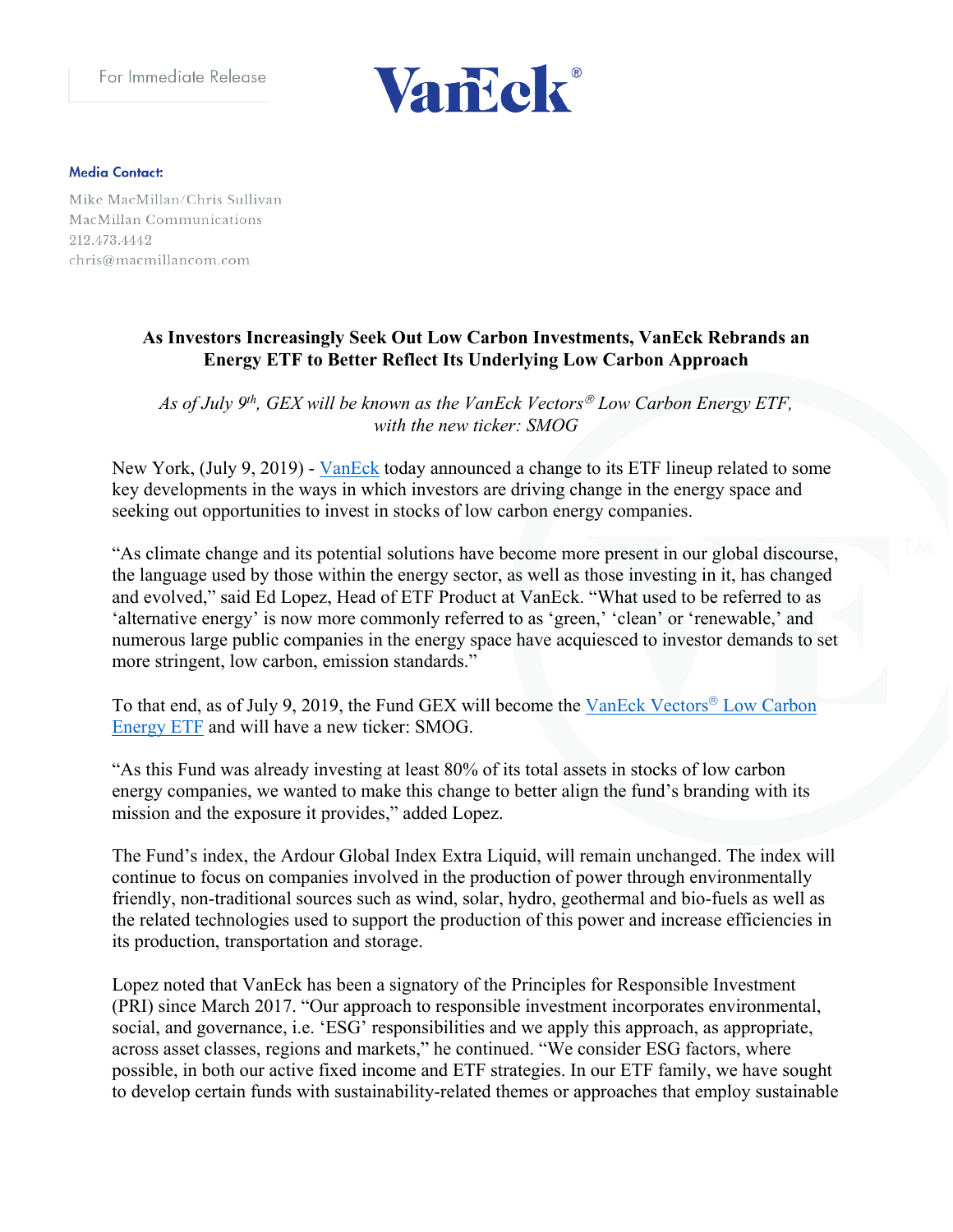screening criteria and/or indices, and the changes we're making with regard to SMOG are being done with all of that thinking in mind."

SMOG is part an ETF family that also includes the VanEck Vectors<sup>®</sup> [Green Bond ETF \(GRNB\),](https://www.vaneck.com/etf/income/grnb/overview/) the first ETF to focus on "green" bonds, which refers to those bonds issued to finance projects that have a positive impact on the environment.

###

## **About VanEck**

VanEck has a history of looking beyond the financial markets to identify trends that are likely to create impactful investment opportunities. We were one of the first U.S asset managers to offer investors access to international markets. This set the tone for the firm's drive to identify asset classes and trend-including gold investing in 1968, emerging markets in 1993, and exchange traded funds in 2006- that subsequently shaped the investment management industry.

Today, VanEck offers active and passive strategies with compelling exposures supported by well-designed investment processes. As of May 31, 2019, VanEck managed approximately \$45.6 billion in assets, including mutual funds, ETFs, and institutional accounts. The firm's capabilities range from core investment opportunities to more specialized exposures to enhance portfolio diversification. Our actively managed strategies are fueled by in-depth, bottom-up research and security selection from portfolio managers with direct experience in the sectors and regions in which they invest. Investability, liquidity, diversity, and transparency are key to the experienced decision-making around market and index selection underlying VanEck's passive strategies.

Since our founding in 1955, putting our clients' interests first, in all market environments, has been at the heart of the firm's mission.

#### ###

### **Important Disclosures**

An investment in the VanEck Vectors<sup>®</sup> Green Bond ETF (GRNB) may be subject to risks which include, among others, green bonds, investing in European and emerging market issuers, foreign securities, foreign currency, credit, interest rate, high yield securities, supranational bond, government-related bond, restricted securities, securitized/asset-backed securities, financial services, utilities, market, operational, call, sampling, index tracking, authorized participant concentration, no guarantee of active trading market, trading issues, passive management, fund shares trading, premium/discount and liquidity of fund shares, non-diversified and concentration risks, all of which may adversely affect the Fund.

An investment in the VanEck Vectors® Low Carbon Energy ETF (SMOG) may be subject to risks which include, among others, investing in alternative energy companies, investing in European issuers, foreign securities, foreign currency, depository receipts, industrials sector, information technology sector, small- and medium-capitalization companies, equity securities, market, operational, index tracking, authorized participant concentration, no guarantee of active